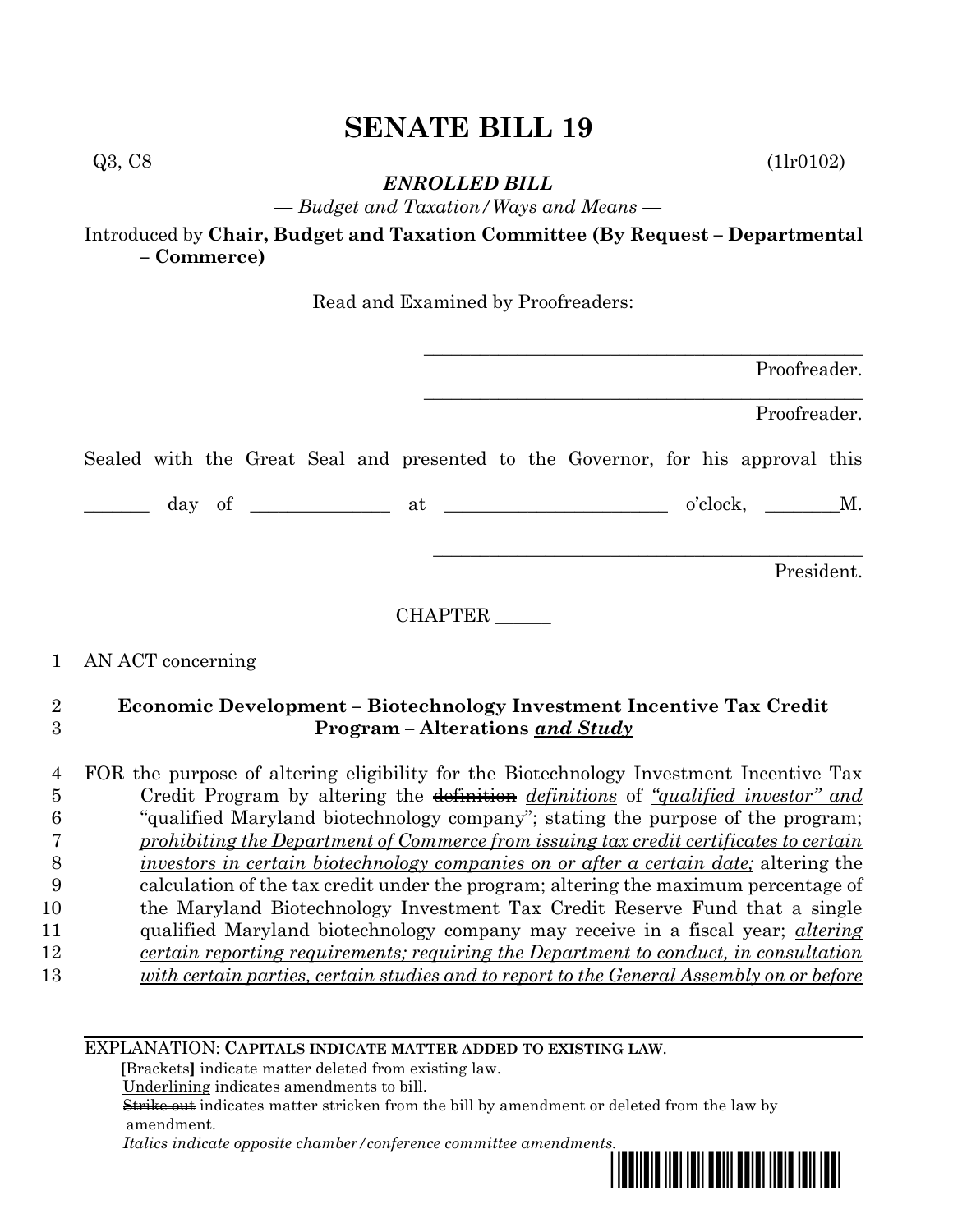# **SENATE BILL 19** *a certain date;* providing for the application of this Act; and generally relating to the Biotechnology Investment Incentive Tax Credit Program. BY repealing and reenacting, without amendments, Article – Tax – General Section 10–725(a)(1) Annotated Code of Maryland (2016 Replacement Volume and 2020 Supplement) BY repealing and reenacting, with amendments, Article – Tax – General Section 10–725(a)(7), *10–725(a)(6) and (7),* (b), *(c)(3),* (d)(1) and (2), and (j) *(h)(1), and (j)* Annotated Code of Maryland (2016 Replacement Volume and 2020 Supplement) SECTION 1. BE IT ENACTED BY THE GENERAL ASSEMBLY OF MARYLAND, That the Laws of Maryland read as follows: **Article – Tax – General** 10–725. (a) (1) In this section the following words have the meanings indicated. *(6) (i) "Qualified investor" means any individual or entity that invests at least \$25,000 in a qualified Maryland biotechnology company and that is required to file an income tax return in any jurisdiction. (ii) "Qualified investor" does not include: 1. a qualified pension plan, individual retirement account, or other qualified retirement plan under the Employee Retirement Income Security Act of 1974, as amended, or fiduciaries or custodians under such plans, or similar tax–favored plans or entities under the laws of other countries; OR 2. A FOUNDER OR CURRENT EMPLOYEE OF THE QUALIFIED MARYLAND BIOTECHNOLOGY COMPANY, IF THE COMPANY HAS BEEN IN ACTIVE BUSINESS FOR MORE THAN 5 YEARS.* (7) (i) "Qualified Maryland biotechnology company" means a biotechnology company that: 32 1. has its headquarters and base of operations in this State; 2. has fewer than 50 full–time employees;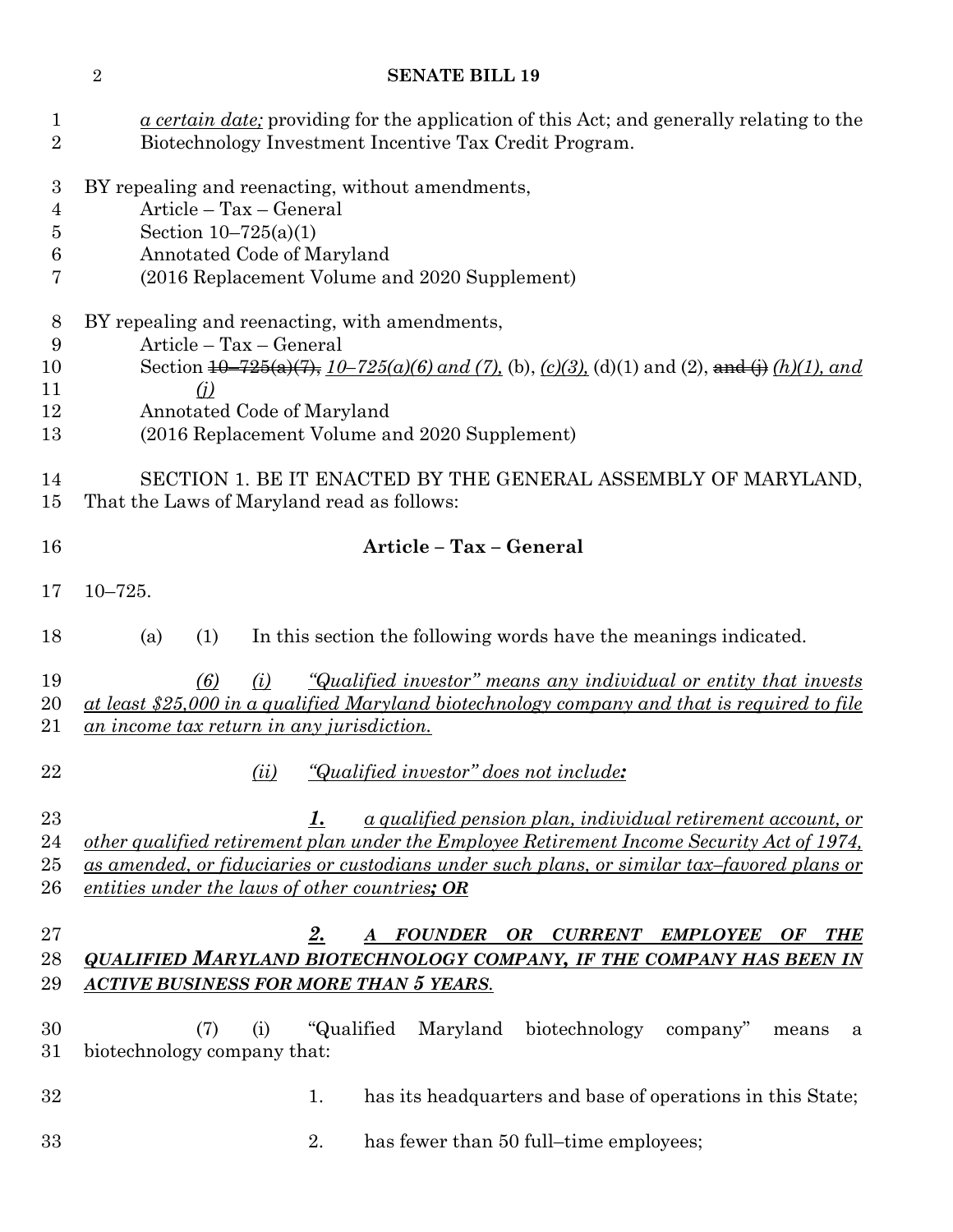### **SENATE BILL 19** 3

 3. **[**except as provided in subparagraph (ii) of this paragraph,**]** has been in active business no longer than 12 years; 4. does not have its securities publicly traded on any exchange; **[**and**]** 5. has been certified as a biotechnology company by the Department**; AND 6. HAS RECEIVED IN THE AGGREGATE NOT MORE THAN \$7,000,000 IN TAX CREDITS THE QUALIFIED INVESTORS IN THE COMPANY HAVE NOT RECEIVED MORE THAN \$7,000,000 IN TAX CREDITS IN THE AGGREGATE UNDER THIS SECTION**. (ii) "Qualified Maryland biotechnology company" includes**[**: 12 1. a company that has been in active business for up to 15 years if the Department determines that the company requires additional time to complete the process of regulatory approval; 2. a company that has been in active business no longer than 12 years from the date the company first received a qualified investment under this section; or 18 3.] a company that, within 2 months of the receipt of the investment, has met the requirements of subparagraph (i) of this paragraph. (b) **(1) THE BIOTECHNOLOGY INVESTMENT INCENTIVE TAX CREDIT IS INTENDED TO FOSTER THE GROWTH OF MARYLAND'S BIOTECHNOLOGY INDUSTRY BY INCENTIVIZING INVESTMENT IN EARLY STAGE COMPANIES WITH THE GOAL OF INCREASING THE NUMBER OF COMPANIES DEVELOPING BIOTECHNOLOGIES IN MARYLAND, INCREASING OVERALL INVESTMENTS IN THE BIOTECHNOLOGY SECTOR, AND INCREASING THE NUMBER OF INDIVIDUAL INVESTORS ACTIVELY INVESTING IN MARYLAND'S LIFE SCIENCES COMPANIES. [**(1)**] (2)** Subject to paragraphs **[**(2) and**]** (3) **AND (4)** of this subsection and subsections (d) and (e) of this section, for the taxable year in which an investment in a qualified Maryland biotechnology company is made, a qualified investor may claim a credit against the State income tax in an amount equal to the amount of tax credit stated in the final credit certificate approved by the Secretary for the investment as provided under this section.

 **[**(2)**] (3)** To be eligible for the tax credit described in paragraph **[**(1)**] (2)** of this subsection, the qualified investor shall be: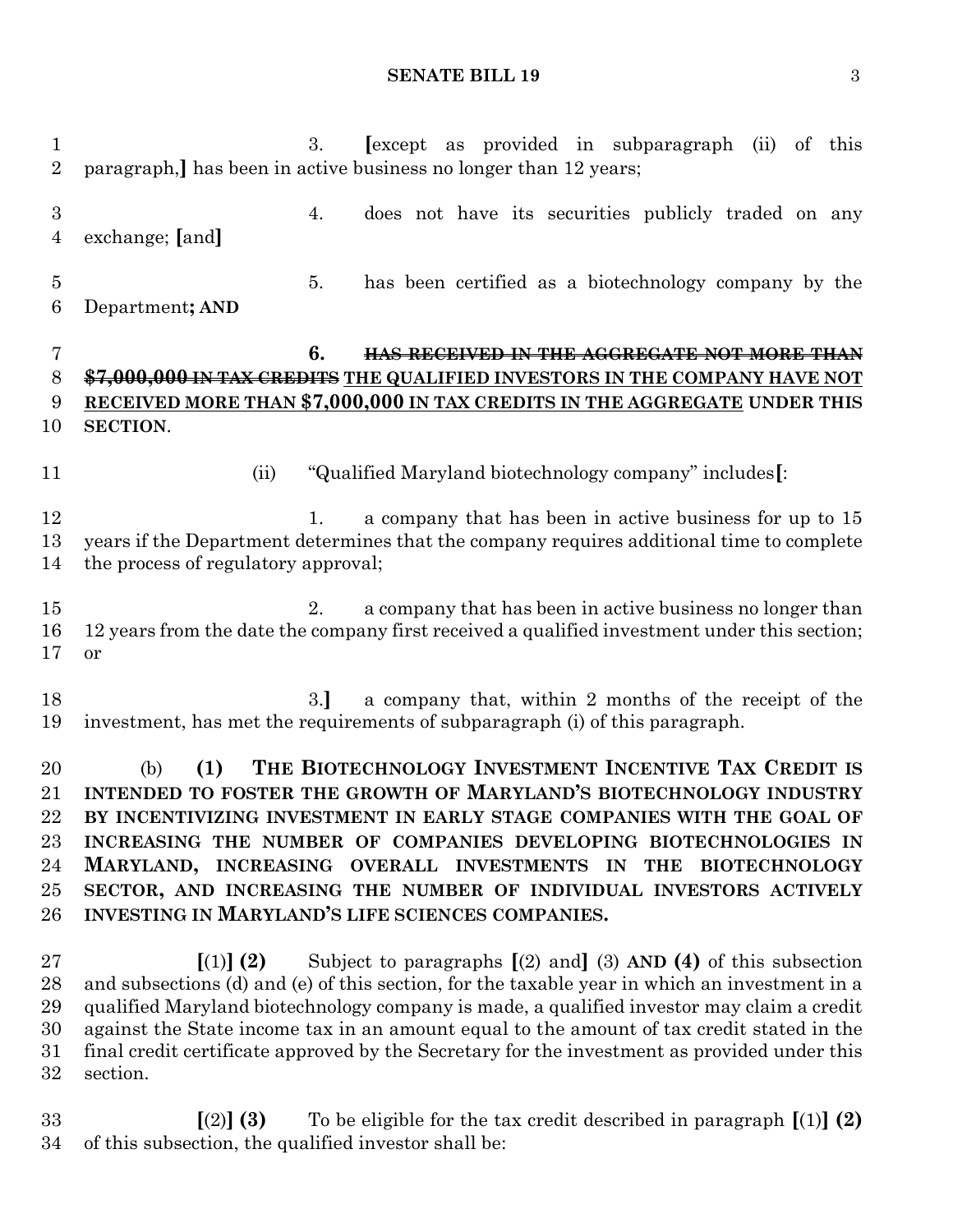### **SENATE BILL 19**

 (i) for a company, duly organized and in good standing in the jurisdiction under the laws under which it is organized; (ii) for a company, in good standing and authorized or registered to do business in the State; (iii) current in the payment of all tax obligations to the State or any unit or subdivision of the State; and (iv) not in default under the terms of any contract with, indebtedness to, or grant from the State or any unit or subdivision of the State. **[**(3)**] (4)** To be eligible for the tax credit described in paragraph **[**(1)**] (2)** of this subsection, the qualified investor may not, after making the proposed investment, own or control more than 25% of the equity interests in the qualified Maryland biotechnology company in which the investment is to be made. *(c) (3) (I) [The] SUBJECT TO SUBPARAGRAPH (II) OF THIS PARAGRAPH, THE Department shall: [(i)] 1. approve all applications that qualify for credits under this section on a first–come, first–served basis; and [(ii)] 2. within 30 days of receipt of an application, certify the amount of any approved tax credits to a qualified investor. (II) THE DEPARTMENT MAY NOT ISSUE ANY TAX CREDIT CERTIFICATES UNDER THIS SECTION AFTER JUNE 30, 2028.* (d) (1) The tax credit allowed in an initial tax credit certificate issued under this section is: (i) except as provided in item (ii) of this paragraph, **[**50%**] 33%** of the investment in a qualified Maryland biotechnology company, not to exceed \$250,000; or (ii) if a qualified Maryland biotechnology company is located in Allegany, Dorchester, Garrett, or Somerset counties, **[**75%**] 50%** of the investment in the qualified Maryland biotechnology company, not to exceed \$500,000. (2) During any fiscal year, the Secretary may not certify eligibility for tax credits for investments in a single qualified Maryland biotechnology company that in the aggregate exceed **[**15%**] 10%** of the total appropriations to the Maryland Biotechnology Investment Tax Credit Reserve Fund for that fiscal year.